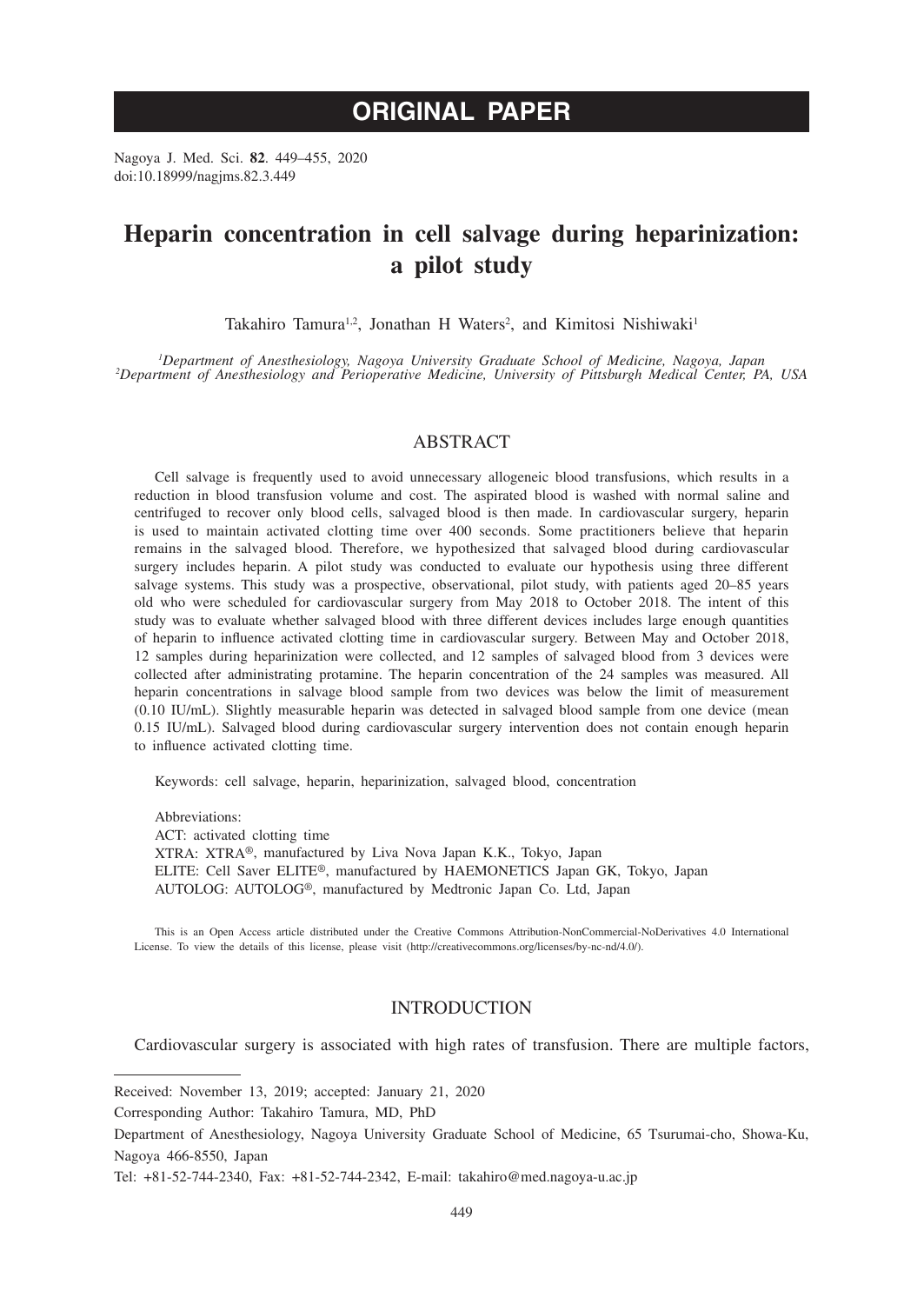#### Takahiro Tamura et al

such as hypothermia, acidosis, heparinization and induction of the inflammatory cascade, that are responsible for hemostatic disorders after bypass.<sup>1-3</sup> Cell salvage is frequently used to avoid unnecessary allogeneic blood transfusions. While allogeneic transfusion has minimal complications, it leads to an increased cost.<sup>4-6</sup> Cell salvage removes most of the unwanted components, such as free hemoglobin, and provides concentrated and washed red blood cell with a 50–60% hematocrit level. It is well known that the recovered blood contains almost no coagulation factors. However, because of using heparin to maintain activated clotting time (ACT) during bypass, some practitioners believe that heparin remains in the salvaged blood, and that heparin in salvaged blood causes bleeding. Therefore, we hypothesized that salvaged blood during cardiovascular surgery with heparinization includes heparin in large enough quantities to extend the ACT. Here, a pilot study was conducted to evaluate our hypothesis using three different salvage systems.

### **METHODS**

This prospective study was approved by the Institutional Review Board of the Nagoya University Hospital (IRB # 2018–0084). Written informed consent was obtained from all subjects participating in the trial. The trial was registered prior to patient enrollment at the University Hospital Medical Information Network (UMIN000031125). Twelve patients aged 20–85 years who were scheduled for cardiovascular surgery with heparinization from May 2018 to October 2018 were enrolled. The twelve patients were randomly allocated by computer-generated randomization to one of 3 machines so that each machine was tested with 4 patients. The cell salvage machines used were as follows: XTRA®, manufactured by Liva Nova Japan K.K., Tokyo, Japan; Cell Saver ELITE®, manufactured by HAEMONETICS Japan G.K., Tokyo, Japan; AUTOLOG® manufactured by Medtronic Japan Co. Ltd., Japan. The AUTOLOG was employed only for aortic surgery in accordance with our facility usage agreement. The automatic washing mode for each device was used for washing. Each machines processing settings are shown in Table 1. The primary study endpoint was the heparin concentration in salvaged blood.

Non-invasive arterial blood pressure measurements, electrocardiography, pulse oximetry, bispectral index monitoring, and radial artery cannulation for blood pressure monitoring and sampling were performed in all patients. Fentanyl and midazolam were administered intravenously to induce general anesthesia. Remifentanil and rocuronium were additionally used to facilitate tracheal intubation. General anesthesia maintenance was performed using air, oxygen, remifentanil, and volatile anesthetics. In cardiac surgery (for XTRA, ELITE), porcine heparin (300 IU/kg) was administered before starting cannulation for cardiopulmonary bypass (CPB), and additional heparin boluses (50 IU/kg) were administered to maintain an ACT of at least 400 seconds. Ventilation of both lungs was initiated before separating from CPB. Protamine (3 mg/kg) was administered to antagonize the heparin effect. Red blood cell concentrates were transfused to maintain a hemoglobin level over 8 mg/dl during CPB. CPB was terminated with inotropic drug support, and the patient was intubated and admitted to the ICU. In aortic surgery (AUTOLOG), porcine heparin (300 IU/kg) was administered before aortic clamping, and additional heparin boluses (50 IU/kg) were administered to maintain an ACT of at least 400 seconds. Protamine (3 mg/ kg) was administered to antagonize the heparin effect. Packed red blood cells were transfused to maintain a hemoglobin level over 8 mg/dl. In each patient, both the blood collected via radial artery catheter at the same time as measuring the first ACT and the completed cell salvage blood were collected and submitted for heparin concentration measurement and blood count. After blood collection, they were quickly centrifuged at 2500 rpm for 15 minutes, the serum was collected, and was stored at –80°C until heparin measurement.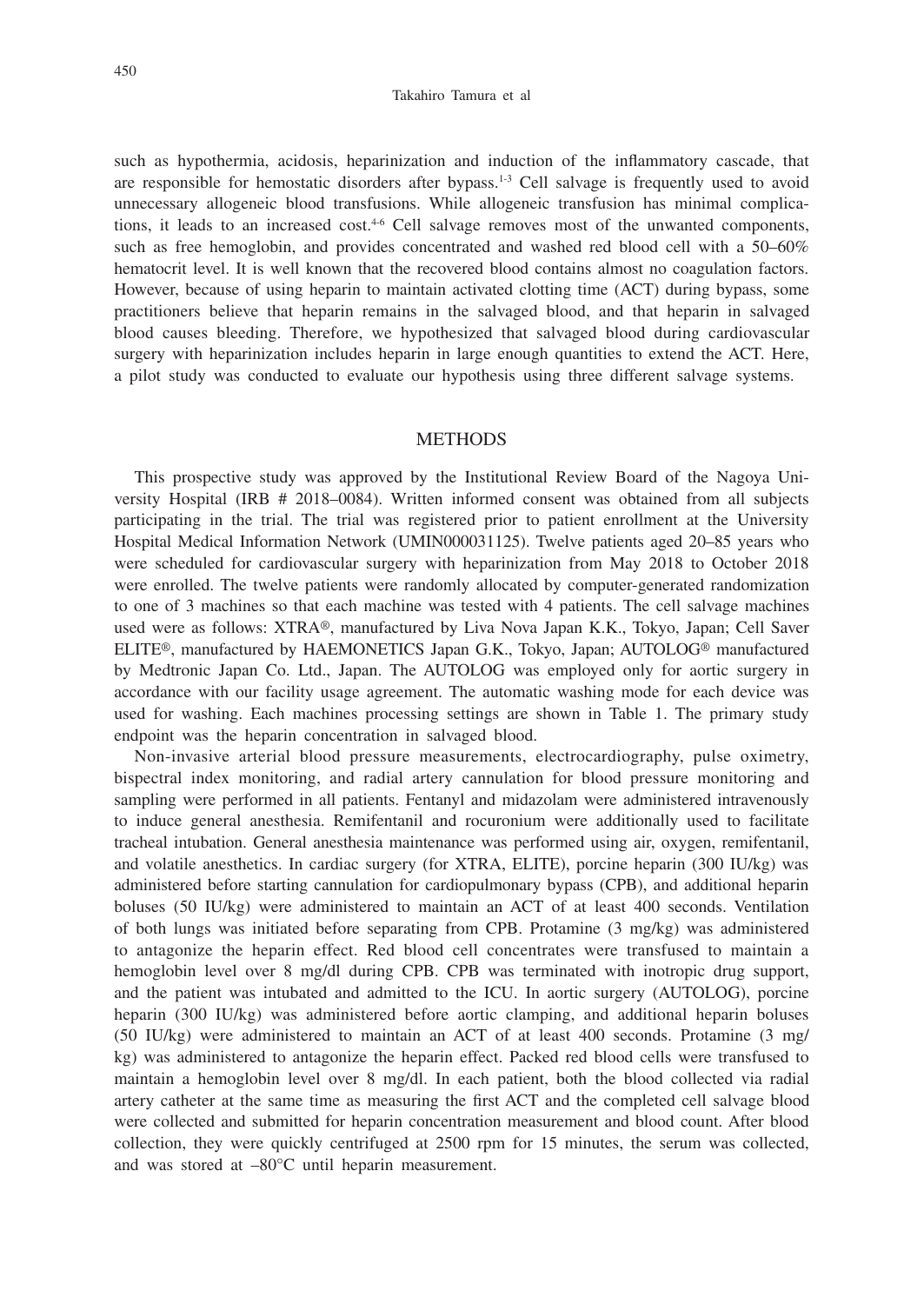|                                                                                                                                                                                                                                                                                                                                                                                                                                                 |                |                | rance 1 Summary of proof community of the seturing |                |                                    |                |
|-------------------------------------------------------------------------------------------------------------------------------------------------------------------------------------------------------------------------------------------------------------------------------------------------------------------------------------------------------------------------------------------------------------------------------------------------|----------------|----------------|----------------------------------------------------|----------------|------------------------------------|----------------|
|                                                                                                                                                                                                                                                                                                                                                                                                                                                 | $XTRA$ (n=4)   |                | ELITE (n=4)                                        |                | $\triangle UTOLOGG$ (n=4)          |                |
| <b>Blood</b> count                                                                                                                                                                                                                                                                                                                                                                                                                              | Heparinization | Salvage        | Heparinization                                     | Salvage        | Heparinization                     | Salvage        |
| Hb (g/dl)                                                                                                                                                                                                                                                                                                                                                                                                                                       | $9.3 \pm 0.6$  | $18.2 \pm 1.2$ | $9.1 \pm 0.7$                                      | $19.8 \pm 2.1$ | $9.0 \pm 0.7$                      | $20.0 \pm 0.8$ |
| Ht $(\%)$                                                                                                                                                                                                                                                                                                                                                                                                                                       | $29.0 \pm 0.8$ | $55.7 \pm 1.2$ | $29.2 \pm 1.2$                                     | $56.1 \pm 1.7$ | $28.7 \pm 0.8$                     | $58.3 \pm 1.7$ |
| Platelet (x10 <sup>4</sup> /µl)                                                                                                                                                                                                                                                                                                                                                                                                                 | $8.5 \pm 1.6$  | $1.5 \pm 5.1$  | $8.6 \pm 1.2$                                      | $3.4 \pm 6.2$  | $7.2 \pm 1.1$                      | $0.9 \pm 3.2$  |
| Potassium (mmol/l)                                                                                                                                                                                                                                                                                                                                                                                                                              | $4.2 \pm 0.3$  | $0.9 \pm 0.2$  | $4.2 \pm 0.2$                                      | $1.0 \pm 0.2$  | $4.1 \pm 0.2$                      | $1.3 \pm 0.3$  |
| Settings of Cell salvage devices                                                                                                                                                                                                                                                                                                                                                                                                                | XTRA           |                | <b>ELITE</b>                                       |                | <b>AUTOLOG</b>                     |                |
| Bowl size (ml)                                                                                                                                                                                                                                                                                                                                                                                                                                  | 125            |                | 125                                                |                | 135                                |                |
| Washing quantity (ml)                                                                                                                                                                                                                                                                                                                                                                                                                           | 500            |                | 500                                                |                | 250                                |                |
| Washing flow rate (ml/min)                                                                                                                                                                                                                                                                                                                                                                                                                      | 300            |                | 300                                                |                |                                    |                |
| Return flow rate (ml/min)                                                                                                                                                                                                                                                                                                                                                                                                                       | 300            |                | 100                                                |                | Not disclosed by the manufacturer* |                |
| Concentration flow rate (ml/min)                                                                                                                                                                                                                                                                                                                                                                                                                | 300            |                | 250                                                |                |                                    |                |
| Heparin in normal saline for<br>aspiration of blood (IU/ml)                                                                                                                                                                                                                                                                                                                                                                                     |                |                | $\overline{\omega}$                                |                |                                    |                |
| Dropping rate in normal saline<br>for aspiration of blood (ml/h)                                                                                                                                                                                                                                                                                                                                                                                |                |                | $\infty$                                           |                |                                    |                |
| Data are expressed as means ± standard deviation (SD), number of volume (ml), international unit (IU/ml), or flow rate (ml/min) and dropping rate<br>(ml/h) (n = 12). Hb, hemoglobin; Ht, hematocrit; ml, millitier; min, minutes; h, hours; Salvage, the blood collected in holding bag of salvaged blood.<br>XTRA, XTRA®, manufactured by Liva Nova Japan K.K., Tokyo, Japan; ELITE, Cell Saver ELITE®, manufactured by HAEMONETICS Japan GK, |                |                |                                                    |                |                                    |                |

**Table 1** Summary of blood count and each device setting **Table 1** Summary of blood count and each device setting Heparin concentration in salvaged blood

451

XTRA, XTRA®, manufactured by Liva Nova Japan K.K., Tokyo, Japan; ELITE, Cell Saver ELITE®, manufactured by HAEMONETICS Japan GK, Tokyo, Japan; AUTOLOG, AUTOLOG® manufactured by Medtronic Japan Co. Ltd., Tokyo, Japan. \*We used the standard settings of this device.

Tokyo, Japan; AUTOLOG, AUTOLOG® manufactured by Medtronic Japan Co. Ltd., Tokyo, Japan. \*We used the standard settings of this device.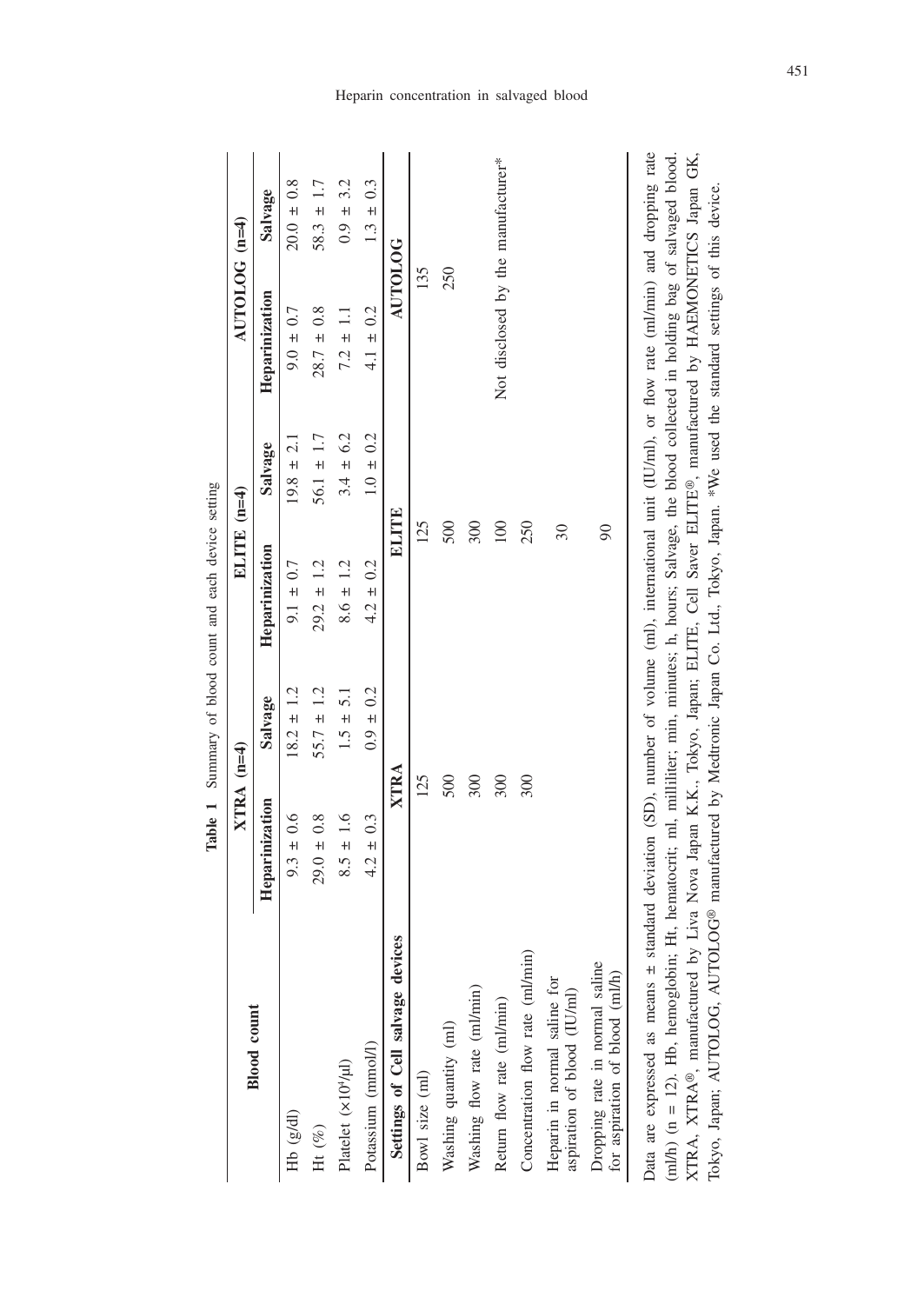Takahiro Tamura et al

Based on a measurement error less than 10% in quantitative measurement of heparin concentration, and minimum detection limit of 0.10 IU/mL, a pilot study was planned in which over three samples were measured and the power was compared. Parametric tests were used for statistical analysis because the Levene test showed that variances were homogeneous. Each group was compared using the one-way analysis of variance. A p-value of  $\lt 0.05$  indicated statistical significance and all p-values were two-tailed. All data were analyzed using SPSS software (version 26, IBM Japan Ltd., Tokyo, Japan).

# RESULTS

Between May and October 2018, 12 patients were randomly allocated to each group, with 4 patients in XTRA, 4 in ELITE, and 4 in AUTOLOG groups, respectively. Demographic information for these patients is shown in Table 2. Data from 4 patients per group were included in the final analysis. Heparin concentrations of the 24 samples were measured.

All heparin concentrations in the salvaged blood from two devices (XTRA and ELITE) were below the lower limit of measurement (0.10 IU/mL). Slightly measurable heparin was detected in blood from one device (AUTOLOG, mean 0.15 IU/mL),  $F(2, 9) = 4.3$ ,  $p = 0.11$ ). Mean heparin concentrations of blood during heparinization were 3.78 IU/mL, 3.64 IU/mL, and 3.70 IU/mL, respectively,  $F(2, 9) = 4.3$ ,  $p = 0.90$ ). (Figure 1)

Table 1 shows the summary of blood counts in the salvaged blood and the blood collected via radial artery catheter. Potassium was almost completely removed. Interestingly, some platelets were also present in the washed salvaged blood.

| Total $n=12$                | $XTRA$ (n=4)    | ELITE $(n=4)$   | $AUTOLOG (n=4)$ |
|-----------------------------|-----------------|-----------------|-----------------|
|                             | mean $\pm$ SD   | mean $\pm$ SD   | mean $\pm$ SD   |
| Demographic information     |                 |                 |                 |
| Age (years)                 | $62.1 \pm 9.1$  | $68.5 \pm 3.9$  | $63.5 \pm 13.5$ |
| Height (cm)                 | $165.2 \pm 8.6$ | $164.1 \pm 5.3$ | $167.4 \pm 3.3$ |
| Body weight (kg)            | $66.1 \pm 7.4$  | $58.9 \pm 5.5$  | $64.1 \pm 17.1$ |
| Body mass index $(kg/m2)$   | $24.2 \pm 1.3$  | $21.1 \pm 2.3$  | $22.9 \pm 6.3$  |
| Male: female                | 3:1             | 3:1             | 3:1             |
| <b>Surgical information</b> |                 |                 |                 |
| On-pump CABG                | 1               | $\Omega$        | $\Omega$        |
| Single valve                | 1               | 3               | $\Omega$        |
| Aorta                       | 2               |                 |                 |

**Table 2** Patients demographic and surgical characteristics

Data are expressed as means  $\pm$  standard deviation (SD) or number of patients. On-pump CABG, coronary artery bypass graft with cardio-pulmonary bypass. XTRA, XTRA®, manufactured by Liva Nova Japan K.K., Tokyo, Japan; ELITE, Cell Saver ELITE®, manufactured by HAEMONETICS Japan GK, Tokyo, Japan; AUTOLOG, AUTOLOG® manufactured by Medtronic Japan Co. Ltd., Tokyo, Japan.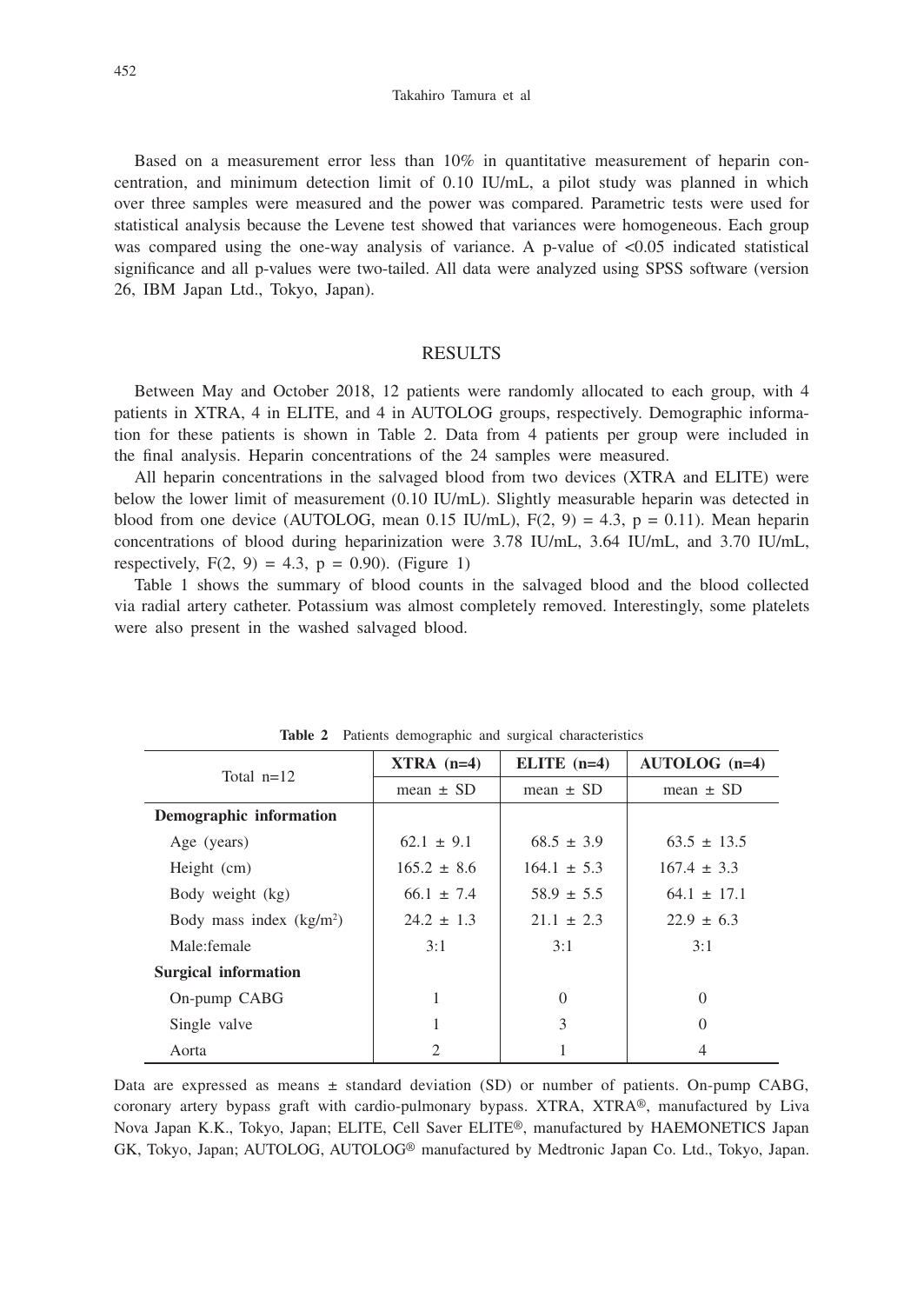

#### **Fig. 1** Heparin concentration

Heparin concentration are indicated by IU/mL. The limit of measurement for heparin is 0.10 IU/mL. White markers indicate each concentration during heparinization (white circles, triangles, and squares), and black marlers indicate each concentration in salvaged blood (black circles, triangles, and squares). Mean concentrations were indicated by black bars. Mean concentration of heparin by AUTOLOG was 0.15 IU/mL. The others were less than 0.1 IU/ml. XTRA, XTRA®, manufactured by Liva Nova Japan K.K., Tokyo, Japan; ELITE, Cell Saver ELITE®, manufactured by HAEMONETICS Japan GK, Tokyo, Japan; AUTOLOG, AUTOLOG® manufactured by Medtronic Japan Co. Ltd., Tokyo, Japan.

#### DISCUSSION

Some practitioners believe that heparin remains in salvaged blood collected during CPB, and believe that it is one of the causes for massive transfusion and bleeding. This is sometimes controversial in clinical situation. This current study was a pilot study to analyze heparin concentrations in cell salvaged blood. The results of this study did not support our hypothesis which was that significant, residual heparin would be present in a salvaged blood product. Our results suggest that almost all of the heparin salvage blood is below the limit of measurement (0.10 IU/ mL). Even if heparin is detected, it is only an average of 0.15 IU/mL which is well below that which would alter coagulation function. In comparison, mean heparin concentrations of blood during heparinization were 3.78 IU/mL, 3.64 IU/mL, and 3.70 IU/mL, respectively. In each cell salvage device, blood collected from the patient are washed in heparin-free normal saline, and are centrifuged. Cell salvage removes most of the unwanted components, such as free hemoglobin, and provides concentrated and washed red blood cells with a 50–60% hematocrit. It is safe to assume that there is almost no heparin contamination when blood is processed with standard cell salvage equipment and standard operating procedures. When 500 ml of salvaged blood is administered, only 0–100 units of heparin could be given which would be below the detection limit. It is well known that heparin less than 100 units is not involved in APTT prolongation.<sup>7</sup>

When red blood cell transfusion, crystalloid, and/or colloid are given to bleeding patients, it is likely causing a dilutional coagulopathy. In addition, hemorrhagic shock and associated hypothermia and acidosis exacerbate consumptive and dilutional coagulopathy, resulting in a vicious circle that impairs patient prognosis.8 Therefore, at the time of cardiovascular surgery,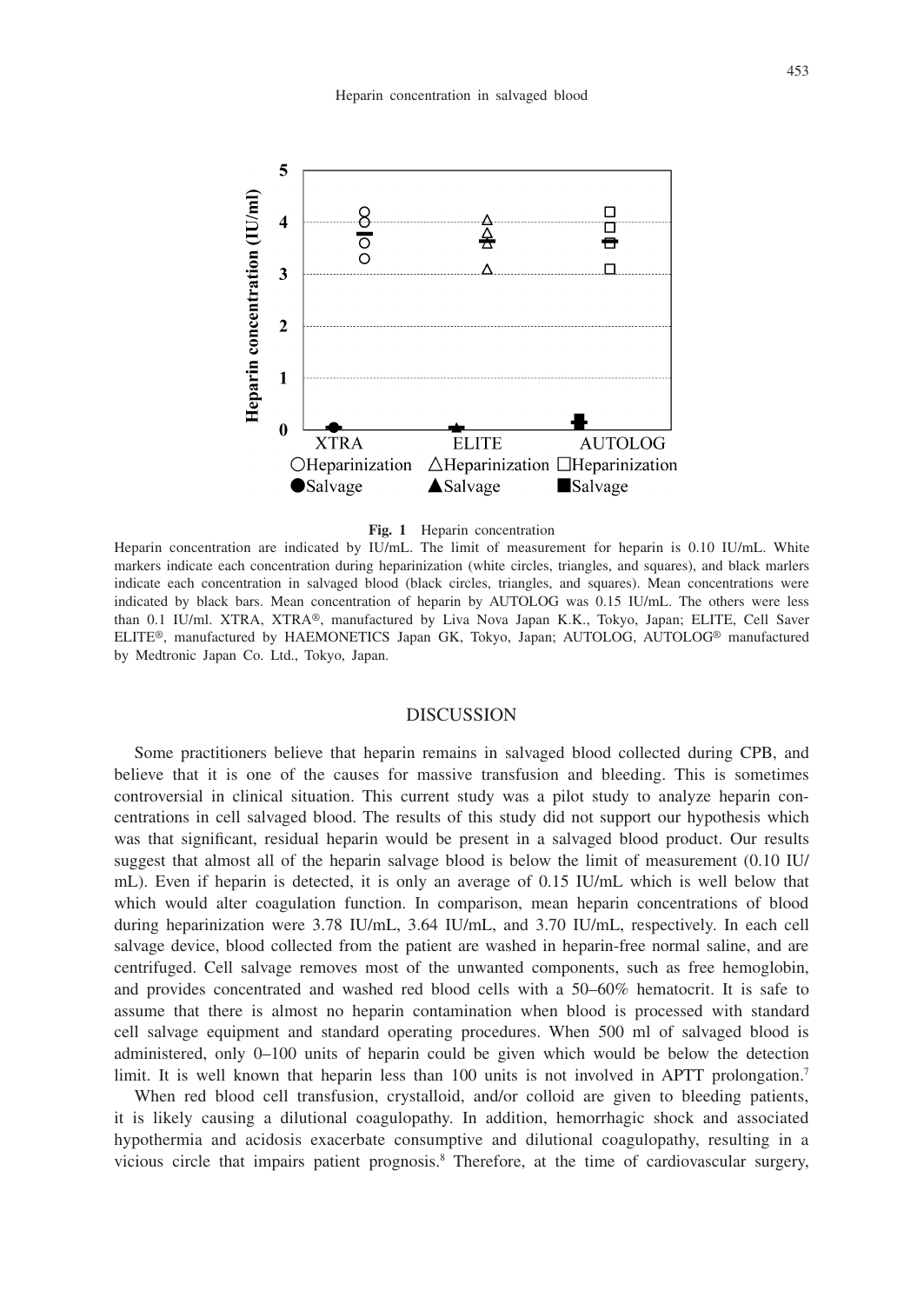#### Takahiro Tamura et al

there are several factors that facilitate bleeding other than just surgical bleeding.1-3 Previous reports indicated that salvaged blood collected from the surgical field during CPB increased postoperative bleeding and increased blood transfusion volume.<sup>9</sup> The main reasons that were proposed was that the salvaged blood prolonged activated partial thromboplastin time, prothrombin time and international normalized ratio, and decreased fibrinogen levels. It is highly unlikely that coagulation factors or fibrinogen were adequately replaced in this report. In addition, multiple factors such as hemorrhagic shock, associated hypothermia and dilutional coagulopathy could be related. Therefore, it was considered that the administration of salvaged blood was not the sole cause. Recently, the optimal administration of blood products according to the situation is recommended such as using TEG6s.<sup>10-12</sup> If larger amounts of salvaged blood without coagulation factors are transfused, it may result in a dilutional coagulopathy. In addition, the production of large amounts of salvaged blood suggests that bleeding is proportionately high. In order to replenish this, a large dose of salvaged blood, crystalloid or colloid also can cause dilutional coagulopathy. In order to solve this dilutional effect, it is absolutely recommended that appropriate amounts of plasma and platelets should be administered according to the results from point of care devices such as thromboelastography (TEG6s).<sup>13-17</sup> Thus, various factors are involved in bleeding, however, it can be concluded from this study that one of the causes is not heparin from salvaged blood.

This study has two major limitations that should be addressed. First, this study was a pilot study, and the number of cases was small. All of the heparin concentrations in the salvaged blood samples were too low to measure. As result, the power is sufficient to reject the hypothesis that cell salvage blood contains heparin. Thus, a larger study to demonstrate that heparin in salvaged blood is the cause of bleeding is unnecessary. Second, the results of this study may vary depending on the processing settings. Therefore, the processing settings for each facility should be adjusted and confirmed.

In conclusion, almost all of the heparin in salvaged blood as evaluated by quantitative measurements was below the lower limit of measurement (0.10 IU/mL). Salvaged blood during cardiovascular surgery intervention does not contain enough heparin to influence ACT.

## ACKNOWLEDGEMENT

We thank all anesthesiology medical members, and all extra-corporeal technology members at Nagoya University Hospital. The authors also thank Christine Burr (Scientific Writer, Department of Anesthesiology and Perioperative Medicine/Department of Surgery, University of Pittsburgh School of Medicine, Pittsburgh, PA, USA) for her editorial assistance with the manuscript.

# DISCLOSURE STATEMENT

None of the authors has any conflicts of interest to declare in relation to this work.

## REFERENCES

- 1. Westaby S. Anti-fibrinolytic therapy in thoracic aortic surgery. *Ann Thorac Surg*. 1999;67(6):1983–1985, discussion 1997–1998. doi: 10.1016/s0003-4975(99)00354-9.
- 2. Nomura F, Tamura K, Yoshitatsu M, Katayama A, Katayama K, Ihara K. Changes in coagulation condition, cytokine, adhesion molecule after repair of type A aortic dissection. *Eur J Cardiothorac Surg*. 2004;26(2):348–350. doi: 10.1016/j.ejcts.2004.05.001.
- 3. DeAndrade D, Waters JH, Triulzi DJ, et al. Very low rate of patient-related adverse events associated with